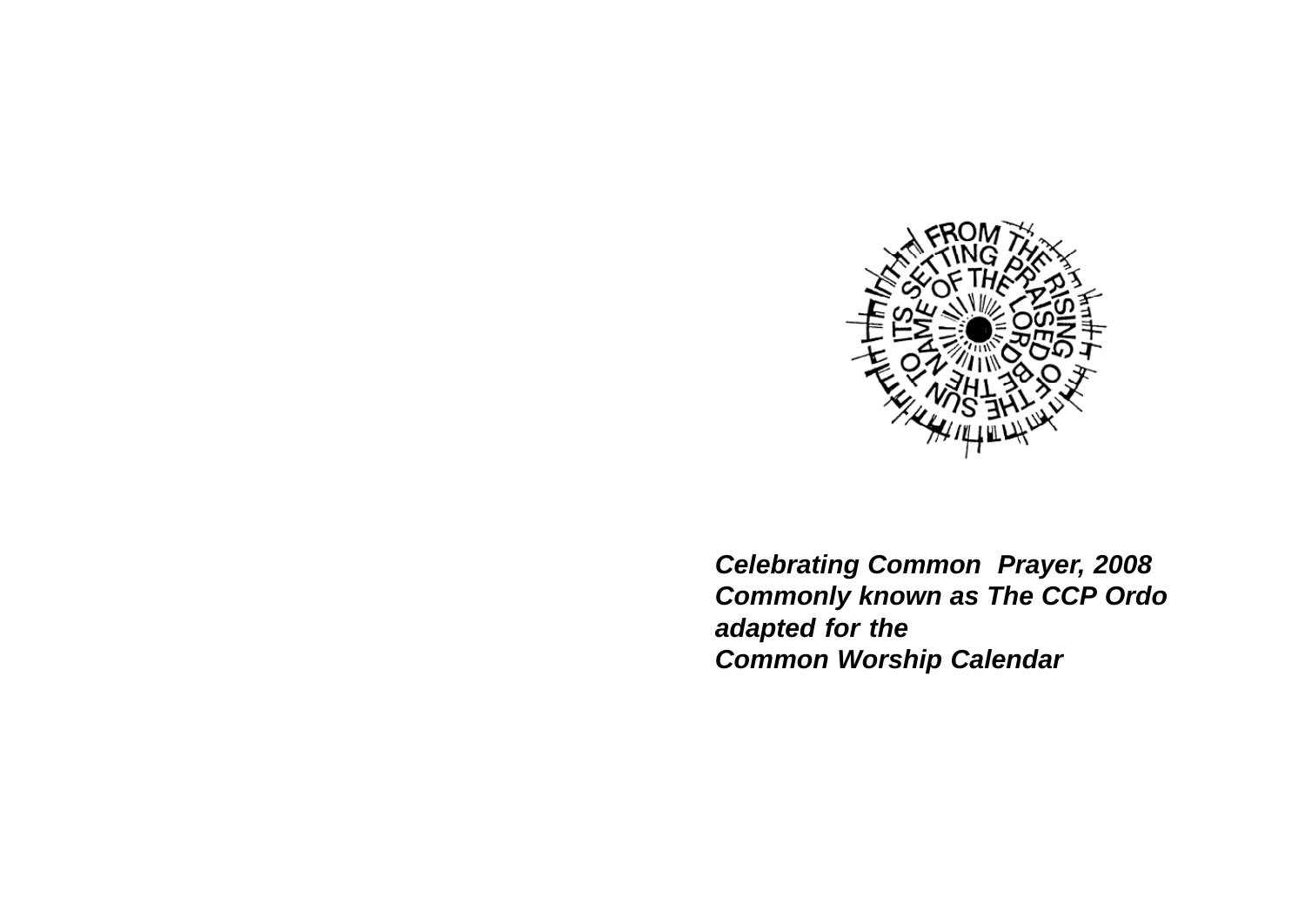# *HOW TO USE THIS BOOKLET*

For speedy reference, Class I celebrations have been printed in **BOLD CAPITALS**, Class II in **bold lower case** and Class III in ordinary Arial.

For Class I & II Holy Days, the appropriate day of the week to suit that saint is used, as defined in this booklet.

For Class III Holy Days, the category such as *'of Bishops'*, is in *italics*, which assumes that the normal office of the day will be used and, if desired, the refrains from the Common of Holy Days (p 482 - 492) added. Only very occasionally are there proper psalms or readings for Class III celebrations (usually New Testament celebrations).

The *Office Week* relates only to this office book. In a non-green season, such as Lent, the *Office Week* refers only to the Midday Prayer readings.

Seasons running into one another sometimes requires a slight, unavoidable repetition, e.g. at Easter 7 and Pentecost, Midday Prayer readings are both Week 7 so as to make the Sundays following match up with the *Ordinary Time* Week number.

The word **'propers'** indicates that there are available proper refrains for celebrating a particular feast, as against those in *The Common of Holy Days* or in the text of the Office for the day.

**Page numbers** are given where there are proper psalms, canticles, readings and collects in the Office Book (but see next paragraph).

The **Calendar of the Church of England** as authorised in *Common Worship - Services and Prayers for the Church of England* has now been incorporated into this Ordo. To aid users of *The Daily Office SSF* (which is printed with a previous Calendar) the page number where a celebration can be found is printed: if the celebration is being kept on the same or a different date, then *The Daily Office, SSF* page reference is given; where the celebration is new, the book *Exciting Holiness* (EH) page reference is given (*Common Worship - Services and Prayers for the Church of England* does not include collects for Lesser Festivals). The EH page number refers to the first edition of that book: a second edition has being published which includes all the Calendars of the Anglican Provinces in the British Isles. Some references to that book are marked with EH2 page numbers.

There are no set collects for Commemorations: if a Commemoration is kept as a Lesser Festival, the *Common of Holy Days* should be used.

# **WEEK Q**

| Day | Morning                                   | Evening                              |
|-----|-------------------------------------------|--------------------------------------|
| Sun | Proverbs 8.22-31<br>1 Corinthians 1.18-25 | Isaiah 52.7-15<br>John 11.17-27      |
| Mon | Proverbs 8.32-36<br>1 Corinthians 1.26-31 | Ezekiel 34.1-10<br>John 10.1-10      |
| Tue | Proverbs 8, 1-11<br>1 Corinthians 12.1-14 | Isaiah 35.8-10<br>John 13.36-14.7    |
| Wed | Proverbs 8.12-21<br>Ephesians 3.1-13      | Isaiah 9.2-7<br>John 8.12-30         |
| Thu | Proverbs 9.1-6<br>Romans 11.25-36         | <b>Isaiah 55.1-5</b><br>John 6.25-40 |
| Fri | Proverbs 9. 7-12<br>James 3.13-18         | Ezekiel 34.11-24<br>John 10.11-18    |
| Sat | Proverbs 2.1-15<br>Romans 16.25-27        | Isaiah $5.1 - 7$<br>John 15.1-1      |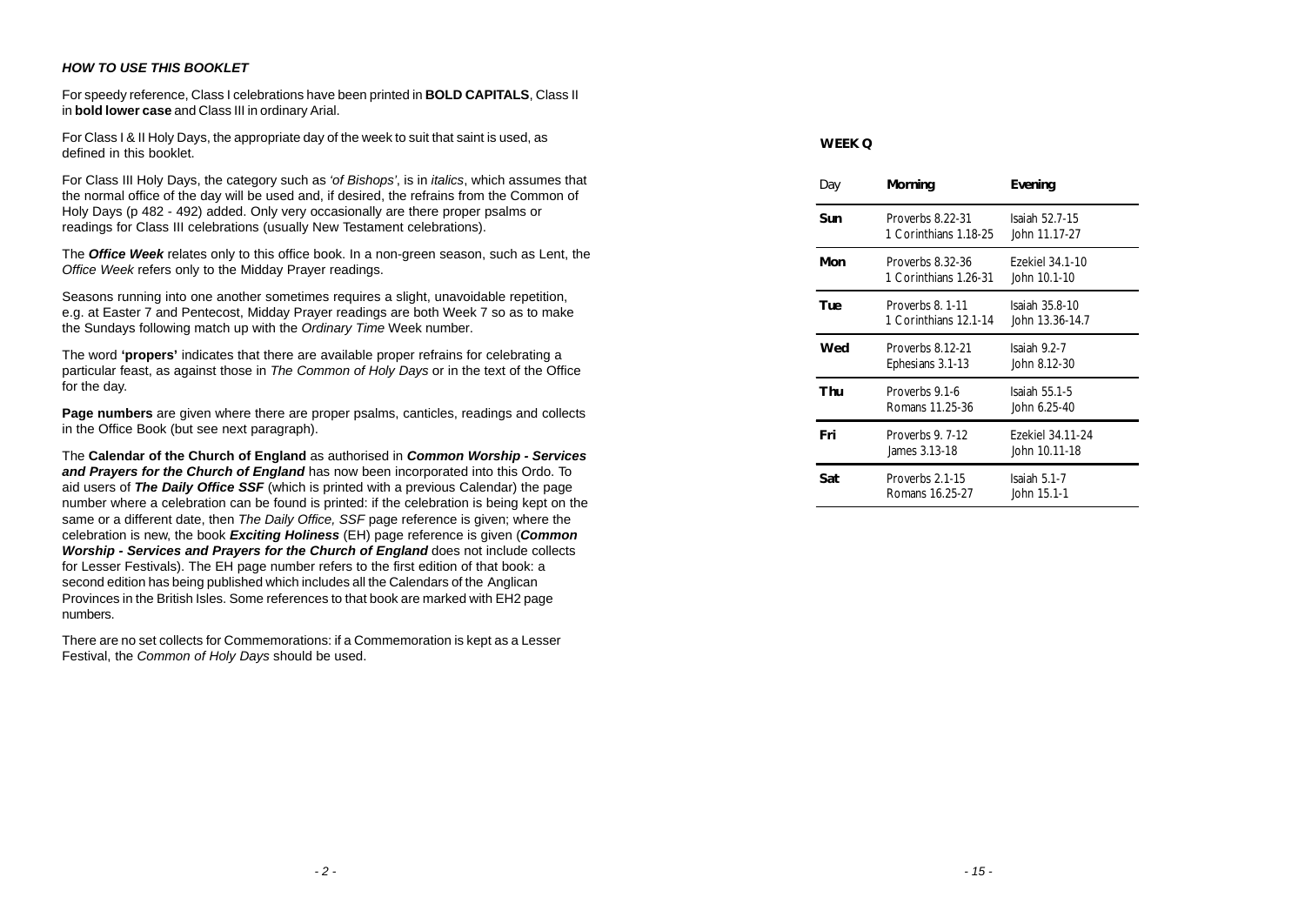- *Mon* **Andrew** (trans), II, Monday Office, of Apostles, p.477
- *Tue* Tuesday Office
- *Wed* Tuesday Office
- *Thu* Tuesday Office
- *Fri* Tuesday Office
- *Sat* Nicholas, III, Tuesday Office, *of Bishops*, p.478, EH p.429; EP Collect of morrow, Advent Prose
- *Sun* **Advent 2**, Tuesday Office, p.343, *Office Week 2*; EP of morrow
- *Mon* **Conception of the BVM**, II, Wednesday Office, of the BVM, p.479
- *Tue* Tuesday Office
- *Wed* Tuesday Office
- *Thu* Tuesday Office
- *Fri* Tuesday Office
- *Sat* Lucy, III, Tuesday Office, *of Martyrs*, p.479, EH p.437; EP Collect of morrow, Advent Prose
- *Sun* **Advent 3**, Tuesday Office, p 344, *Office Week 3*
- *Mon* Tuesday Office
- *Tue* Tuesday Office
- *Wed* Tuesday Office, *O Sapientia,* p.346-7
- *Thu* Tuesday Office, *O Adonai,* p.346-7
- *Fri* Tuesday Office, *O Radix Jesse,* p.346-7
- *Sat* Tuesday Office, *O Clavis David,* p.346-7; EP Collect of morrow, Advent Prose
- *Sun* **Advent 4,** Tuesday Office, p.345, *O Oriens,* p.346-7;*Office Week 4*
- *Mon* Tuesday Office, *O Rex gentium,* p. 346-7
- *Tue* Tuesday Office, *O Emmanuel,* p.346-7
- *Wed* Eve & Vigil of Christmas, Tuesday Office, p.348;
	- EP of Christmas Eve, Wednesday Office, p.348;
	- Propers of Christmas until 5 January (except 1 January)
- *Thu* **CHRISTMAS DAY**, I, Wednesday Office, p.349-350
- *Fri* **Stephen**, II, Wednesday Office, p.352
- *Sat* **John the Evangelist**, II, Wednesday Office, p.352
- *Sun* **Holy Innocents** II, Wednesday Office, p.353; *Office Week 5*
- *Mon* Thomas Becket, III, Wednesday Office, p.353
- *Tue* Wednesday Office
- *Wed* Wednesday Office; EP of morrow

# *JANUARY 2008 - Sundays: Year A*

- *Tue* **NAMING & CIRCUMCISION OF JESUS**, I, Wednesday Office, propers, p.355
- *Wed* Basil & Gregory, III, Wednesday Office, *of Teachers,* EH p.19 Propers of Christmas until Epiphany Eve
- *Thu* Wednesday Office
- *Fri* Wednesday Office
- *Sat* Wednesday Office, EP of morrow, p.358
	- *The designation of Sundays during Epiphanytide is modified this year as Epiphany itself falls on a Sunday, and is therefore itself the First Sunday of Epiphany*
- *Sun* **EPIPHANY**, I, Thursday Office, propers, p.357-8
- *Mon* Thursday Office
- *Tue* Thursday Office
- *Wed* Thursday Office
- *Thu* Thursday Office
- *Fri* Thursday Office
- *Sat* Aelred, III, Thursday Office, *of Religious,* EH p.28; EP of morrow, p.359
- *Sun* **BAPTISM OF CHRIST** (Epiphany 2), I, Thursday Office propers, p.359, *Office Week 1*
- *Mon* Thursday Office
- *Tue* Thursday Office
- *Wed* Thursday Office
- *Thu* Antony of Egypt, III, Thursday Office, *of Religious*, p.431, EH p.35; EP of morrow
- 18-25 Week of Prayer for Christian Unity, Thursday Office, for Unity, p.491
- *Fri* **Confession of Peter**, II, Monday Office, of Apostles, p.432
- *Sat* Wulfstan, III, Thursday Office, *of Bishops*, p.486, EH p.39; EP Collect of morrow
- *Sun* **Epiphany 3**, Thursday Office, p.361, *Office Week 2*
- *Mon* Agnes, III, Thursday Office, *of Martyrs*, p.432, EH p.42
- *Tue* Thursday Office
- *Wed* Thursday Office
- *Thu* Francis de Sales, III, Thursday Office, *of Teachers*, p.432, EH p.45; EP of morrow
- *Fri* **Conversion of Paul**, II, Monday Office, of Apostles, p.433
- *Sat* Timothy & Titus, III, Thursday Office, *of Bishops*, p.433, EH p.51; EP Collect of morrow
- *Sun* **Epiphany 4**, Thursday Office, p.362, *Office Week 3*
- *Mon* Thomas Aquinas, III, Thursday Office, *of Teachers*, p.434, EH p.54
- *Tue* Thursday Office
- *Wed* Charles Stuart, III, Thursday Office, *of Martyrs,* p.434
- *Thu* Thursday Office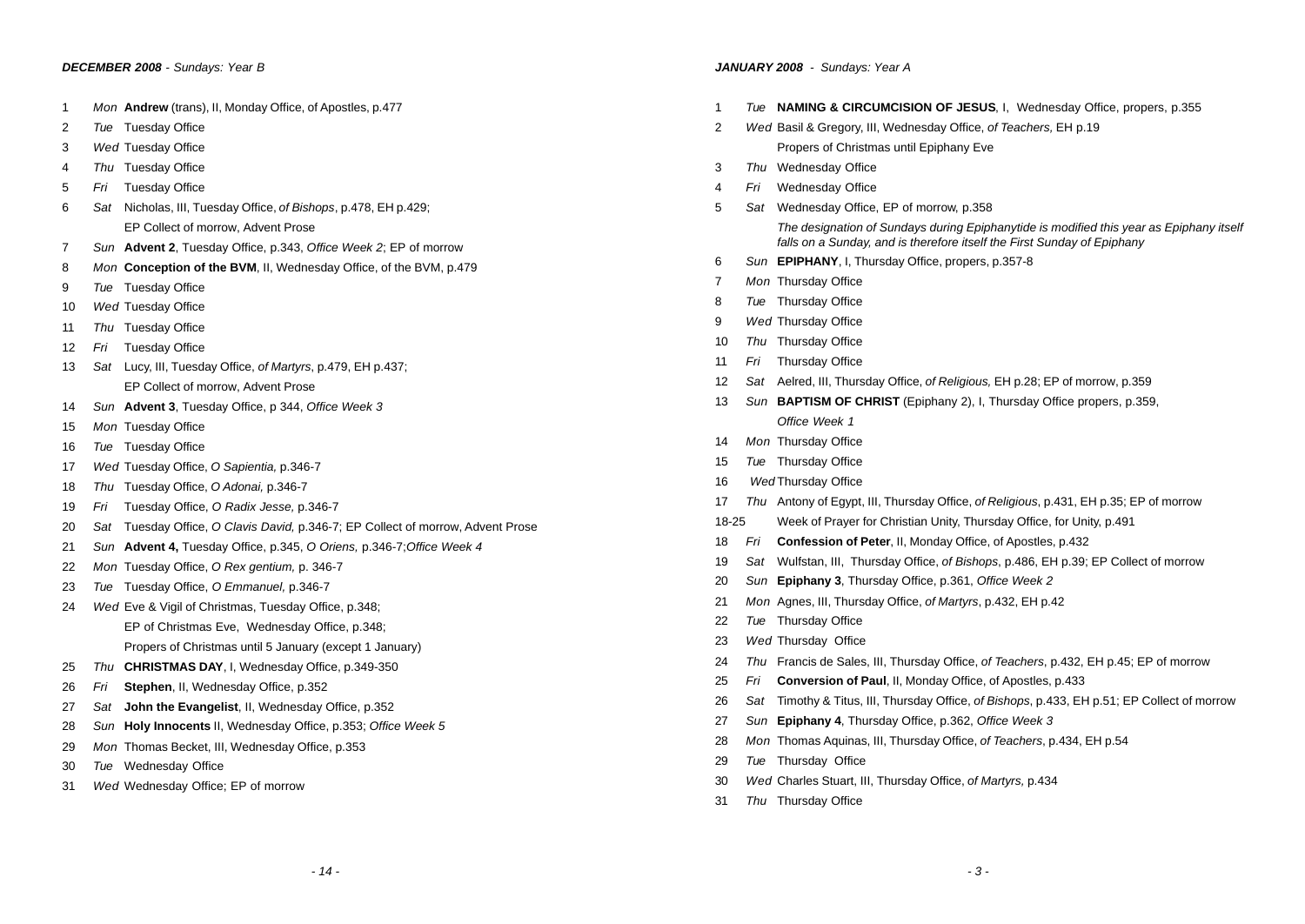#### *FEBRUARY 2008 - Sundays: Year A*

- *Fri* Thursday Office; EP of morrow, p.364
- *Sat* **PRESENTATION OF CHRIST IN THE TEMPLE**, I, Thursday Office, propers, p.364; EP Collect of morrow
- *Sun* **Sunday next before Lent**, Sunday Office, p.369, *Office Week 7* Ordinary Time begins
- *Mon* Monday Office
- *Tue* Tuesday Office; EP of the day, with Alleluias
- *Wed* **ASH WEDNESDAY**, I, Friday Office, p.370-371
- *Thu* Friday Office
- *Fri* Friday Office
- *Sat* Friday Office; EP Collect of morrow, Lent Prose
- *Sun* **Lent 1**, Friday Office, p.372; *Office Week 1*
- *Mon* Friday Office
- *Tue* Friday Office
- *Wed* Friday Office
- *Thu* Cyril & Methodius, III, Friday Office, *of Missionaries*, EH p.68 (EH2 p.91)
- *Fri* Friday Office
- *Sat* Friday Office; EP Collect of morrow, Lent Prose
- *Sun* **Lent 2**, Friday Office, p.373; *Office Week 2*
- *Mon* Friday Office
- *Tue* Friday Office
- *Wed* Friday Office
- *Thu* Friday Office
- *Fri* Friday Office
- *Sat* Polycarp, III, Friday Office, *of Martyrs*, p 435, EH p.75; EP Collect of morrow, Lent Prose
- *Sun* **Lent 3**, Friday Office, p.374, *Office Week 3*
- *Mon* Friday Office
- *Tue* Friday Office
- *Wed* George Herbert, III, Friday Office, *of any Saint,* p.436
- *Thu* Friday Office
- *Fri* Friday Office

# *NOVEMBER 2008 - Sundays: Year A*

- *Sat* **ALL SAINTS' DAY**, I, Saturday Office, propers, p.473; EP of the day
- *Sun* **4th before Advent Kingdom 1**, Saturday Office, propers, p.426, *Office Week 3*
- *Mon* **All Souls Day** (trans), II, Saturday Office, propers, p.474
- *Tue* Saturday Office, p.426
- *Wed* Saturday Office, p.426
- *Thu* Saturday Office, p.426
- *Fri* Willibrord III, Saturday Office, *of Bishops*, EH p.390 (EH2 p.495)
- *Sat* Ss &Mm of England, III, Saturday Office, *of Groups*, p.475, EH p.393 (EH2 p.499), EP Collect of morrow
- *Sun* **3rd before Advent Kingdom 2,** *(Remembrance Sunday)*, Saturday Office, p.427, *Office Week 4*
- *Mon* Leo, III, Saturday Office, *of Teachers*, p.475, EH p.397
- *Tue* Martin, III, Saturday Office, *of Bishops*, p.475, EH p.399
- *Wed* Saturday Office
- *Thu* Charles Simeon, III, Saturday Office, *of Teachers,* p.476
- *Fri* Saturday Office
- *Sat* Saturday Office, EP Collect of morrow
- *Sun* **2nd before Advent Kingdom 3**, Saturday Office, p.428, *Office Week 5*
- *Mon* Hugh, III, Saturday Office, *of Bishops*, p.477, EH p.408
- *Tue* Elizabeth of Hungary, Saturday Office, *of any Saint*, EH p.411 (EH2 p.523)
- *Wed* Hilda, III, Saturday Office, *of Religious*, EH p.414 (EH2 p.525)
- *Thu* Edmund, III, Saturday Office, *of Martyrs,* p.477
- *Fri* Saturday Office
- *Sat* Saturday Office, EP Collect of morrow
- Sun **CHRIST THE KING**, **Sunday next before Advent Kingdom 4**, I, Saturday Office, p.429-30, *Office Week 6*
- *Mon* Saturday Office
- *Tue* Saturday Office
- *Wed* Saturday Office
- *Thu* Saturday Office
- *Fri* Saturday Office
- *Sat* Saturday Office; Eve of morrow: Tuesday Office; Advent Prose, readings p.430, Collect p.342
- *Sun* **Advent Sunday**, Tuesday Office, p.341-2, *Office Week 1,* EP of day *Sundays: Year B begins today*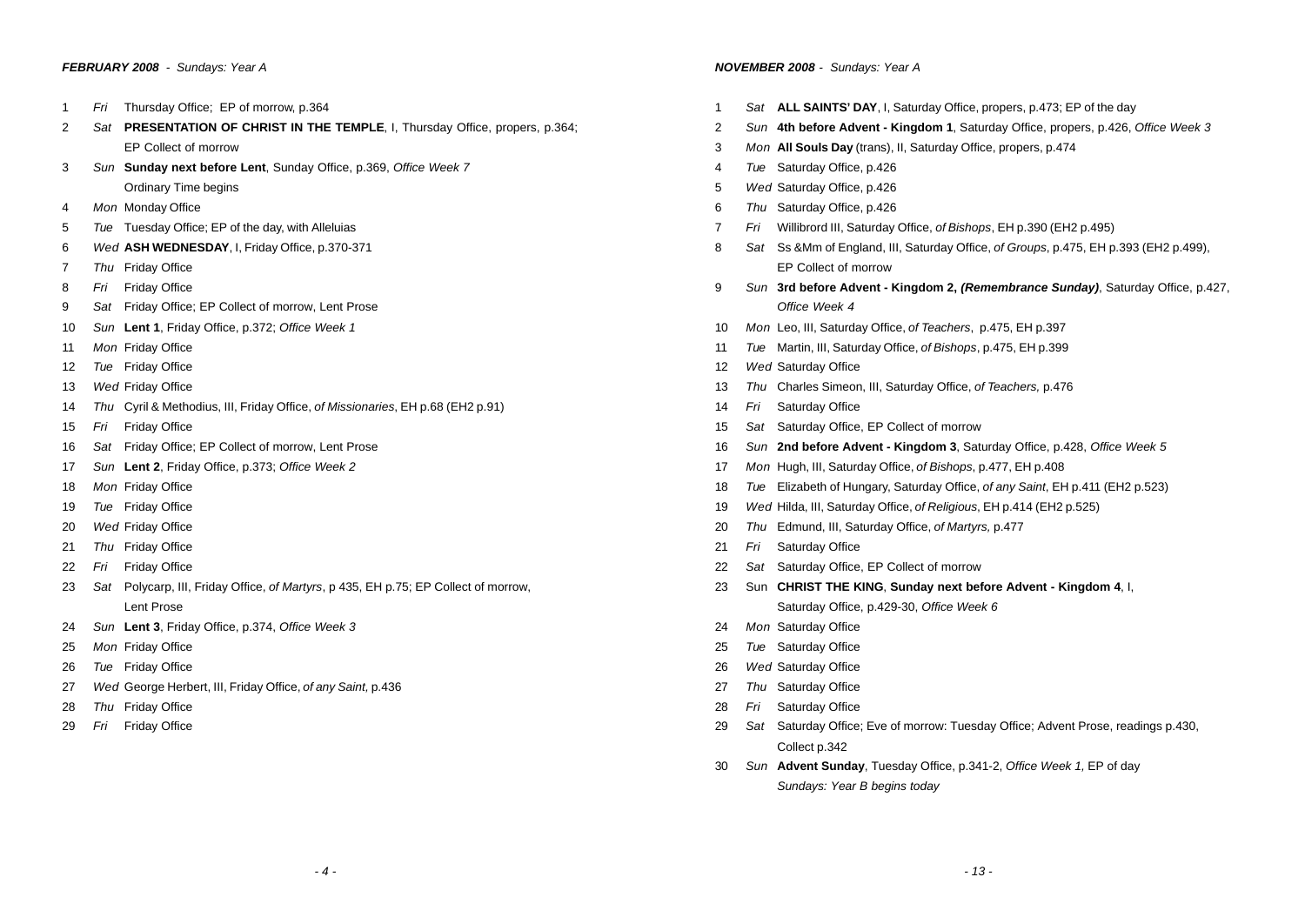# *OCTOBER 2008 - Sundays: Year A*

- *Wed* Wednesday Office
- *Thu* Thursday Office
- *Fri* Friday Office
- *Sat* Francis, III, Saturday Office, *of Religious,* p.469, EH p.332; EP Collect of morrow
- *Sun* **Trinity 20 / Pentecost 21**, Week F\*, Sunday Office, p.417, *Office Week 6*; RCL: Proper 22
- *Mon* William Tyndale, III, Monday Office, *of Martyrs*, p.469, EH p.334
- *Tue* Tuesday Office
- *Wed* Wednesday Office
- *Thu* Thursday Office
- *Fri* Paulinus, III, Friday Office, *of Missionaries*, p.470, EH p.338
- *Sat* Saturday Office; EP Collect of morrow
- *Sun* **Trinity 21 / Pentecost 22**, Week G\*, Sunday Office, p.418, *Office Week 7*; RCL: Proper 23
- *Mon* Edward the Confessor, III, Monday Office, *of any Saint*, p.470, EH p.346
- *Tue* Tuesday Office
- *Wed* Teresa of Avila, III, Wednesday Office, *of Teachers*, p.470, EH p.348
- *Thu* Thursday Office
- *Fri* Ignatius of Antioch, III, Friday Office, *of Martyrs*, p.470, EH p.352; EP of morrow
- *Sat* **Luke**, II, Monday Office, of Evangelists, p.471; EP Collect of morrow
- *Sun* **Trinity 22 / Pentecost 23**, Week H\*, Sunday Office p.419, *Office Week 1*; RCL: Proper 24
- *Mon* Monday Office
- *Tue* Tuesday Office
- *Wed* Wednesday Office
- *Thu* Thursday Office
- *Fri* Friday Office
- *Sat* Saturday Office; EP Collect of morrow
- *Sun* **Last Sunday after Trinity / Last Sunday after Pentecost**, Sunday Office, p.421, *Office Week 2;* RCL: Proper 25
- *Mon* Monday Office; EP of morrow
- *Tue* **Simon & Jude**, II, Monday Office, of Apostles, p.471-2
- *Wed* James Hannington, III, Wednesday Office, *of Martyrs*, p.472, EH p.368
- *Thu* Thursday Office
- *Fri* Friday Office; Eve of morrow; Saturday Office; (Kingdom Season begins), p.473

## *MARCH 2008 - Sundays: Year A*

- *Sat* **David**, II, Thursday Office, of Bishops, p.436; EP Collect of morrow, Lent Prose
- *Sun* **Lent 4** *(Mothering Sunday)*, Friday Office, p.375, *Office Week 4*
- *Mon* Friday Office
- *Tue* Friday Office
- *Wed* Friday Office
- *Thu* Friday Office
- *Fri* Perpetua, Felicity & their Companions, III, Friday Office, *of Martyrs*, p.437
- *Sat* Edward King, III, Friday Office, *of Teachers*, p.437, EH p.89; EP Collect of morrow, Lent Prose Passiontide begins
- *Sun* **Lent 5**, Friday Office, p.377, *Office Week 5*
- *Mon* Friday Office
- *Tue* Friday Office
- *Wed* Friday Office
- *Thu* Friday Office
- *Fri* Friday Office
- *Sat* Friday Office; EP Collect of morrow, Lent Prose
- *Sun* **Palm Sunday**, Friday Office, p.378, *Office Week 6*
- *Mon* Monday of Holy Week, Friday Office
- *Tue* Tuesday of Holy Week, Friday Office
- *Wed* Wednesday of Holy Week, Friday Office
- *Thu* **MAUNDY THURSDAY**, I, Friday Office, propers, p.379
- *Fri* **GOOD FRIDAY**, I, Friday Office, propers, p.380
- *Sat* Easter Eve, Friday Office, propers, EP of the day, p.381
- *Sun* **EASTER DAY**, I, Sunday Office, p 382-3; *Office Week 1*
- *Mon* Monday in Easter Week, Sunday Office
- *Tue* Tuesday in Easter Week, Sunday Office
- *Wed* Wednesday in Easter Week, Sunday Office
- *Thu* Thursday in Easter Week, Sunday Office
- *Fri* Friday in Easter Week, Sunday Office
- *Sat* Saturday in Easter Week, Sunday Office; EP Collect of morrow
- *Sun* **Easter 2**, Sunday Office, p.384, *Office Week 2*; EP of morrow
- *Mon* **ANNUNCIATION OF OUR LORD TO THE BVM**, I, (trans) Wednesday Office, propers, p.441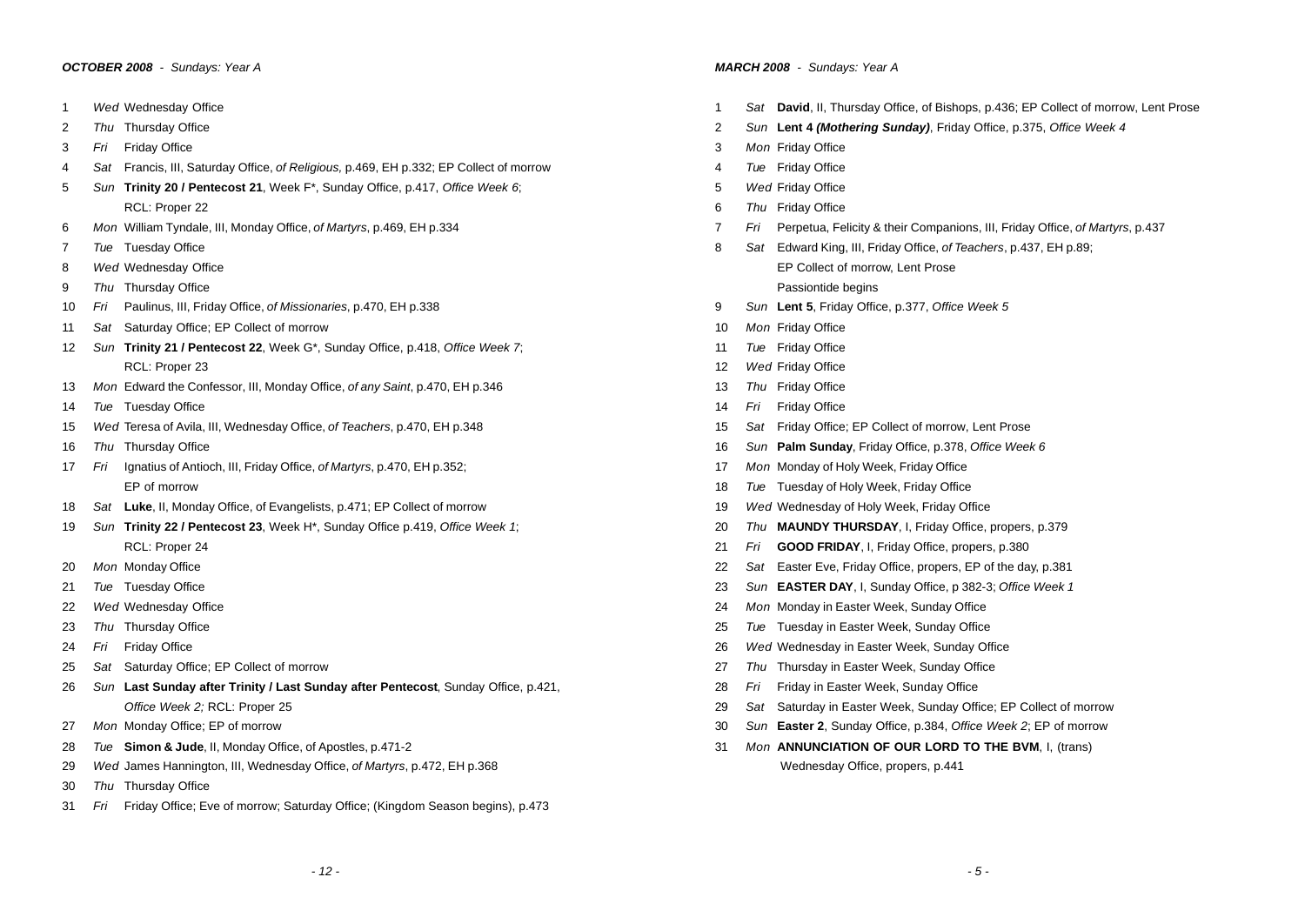- *Tue* **Joseph,** II, (trans) Wednesday Office, propers, p.439
- *Wed* Sunday Office
- *Thu* Sunday Office
- *Fri* Sunday Office
- *Sat* Sunday Office; EP Collect of morrow
- *Sun* **Easter 3**, Sunday Office, p.385, *Office Week 3*
- *Mon* Sunday Office
- *Tue* Sunday Office
- *Wed* Sunday Office
- *Thu* William Law, III, Sunday Office, *of any Saint,* p.442
- *Fri* Sunday Office
- *Sat* Sunday Office; EP Collect of morrow
- *Sun* **Easter 4,** Sunday Office, p.386, *Office Week 4*
- *Mon* Sunday Office
- *Tue* Sunday Office
- *Wed* Sunday Office
- *Thu* Sunday Office
- *Fri* Sunday Office
- *Sat* Alphege, III, Sunday Office, *of Martyrs*, EH p.116 (EH2 p.159); EP Collect of morrow
- *Sun* **Easter 5**, Sunday Office, p 387, *Office Week 5*
- *Mon* Anselm, III, Sunday Office, *of Teachers*, p.443, EH p.118
- *Tue* Sunday Office
- *Wed* **George**, II, Friday Office, of Martyrs, p.443
- *Thu* Sunday Office
- *Fri* **Mark**, II, Monday Office, of Evangelists, p.444
- *Sat* Sunday Office; EP Collect of morrow
- *Sun* **Easter 6**, Sunday Office, p.388, *Office Week 6*
- *Mon* Sunday Office
- *Tue* Catherine of Siena, III, Sunday Office, *of Teachers*, p.444, EH p.129
- *Wed* Sunday Office

# *SEPTEMBER 2008 - Sundays: Year A*

- *Mon* Monday Office
- *Tue* Tuesday Office
- *Wed* Gregory the Great, III, Wednesday Office, o*f Teachers*, p.464
- *Thu* Thursday Office
- *Fri* Friday Office
- *Sat* Saturday Office; EP Collect of morrow
- *Sun* **Trinity 16 / Pentecost 17**, Week B\*, Sunday Office, p.413, *Office Week 2*; RCL: Proper 18; EP of morrow
- *Mon* **Birth of the BVM**, II, Wednesday Office, of the BVM, p.464
- *Tue* Tuesday Office
- *Wed* Wednesday Office
- *Thu* Thursday Office
- *Fri* Friday Office
- *Sat* John Chrysostom, III, Saturday Office, *of Teachers*, p.434; EP of morrow
- *Sun* **Holy Cross Day**, II, Week C\*, Friday Office, propers, p.465, *Office Week 3*
- *Mon* Cyprian, III, Monday Office, *of Martyrs*, p.464
- *Tue* Ninian, III, Tuesday Office, *of Missionaries,* EH p.309 (EH2 p.389)
- *Wed* Hildegard, III, Wednesday Office, *of Religious*, EH p.311
- *Thu* Thursday Office
- *Fri* Friday Office
- *Sat* John Coleridge Patteson, III, Saturday Office, *of Martyrs*, EH p.315 (EH2 p.397); EP of morrow
- *Sun* **Matthew**, II, Week D\*, Monday Office, of Apostles, p.467, *Office Week 4*
- *Mon* Monday Office
- *Tue* Tuesday Office
- *Wed* Wednesday Office
- *Thu* Lancelot Andrewes, III, Thursday Office, *of Bishops,* p.467
- *Fri* Friday Office
- *Sat* Vincent de Paul, III, Saturday Office, *of Religious*, p.467, EH p.324; EP Collect of morrow
- *Sun* **Trinity 19 / Pentecost 20**, Week E\*, Sunday Office, p.416, *Office Week 5*; RCL: Proper 21; EP of morrow
- *Mon* **Michael and All Angels**, II, Thursday Office, propers, p.468
- *Tue* Tuesday Office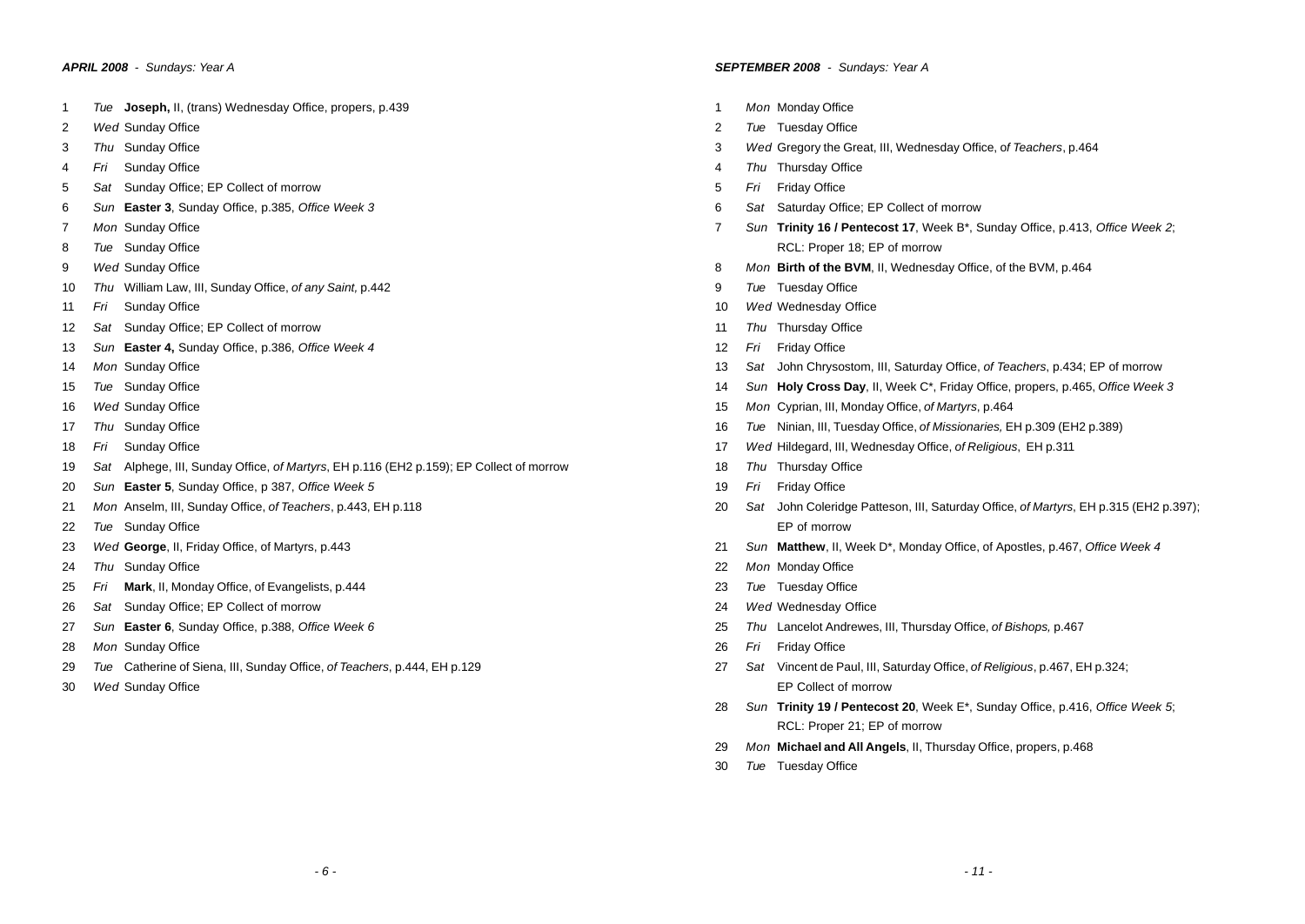# *AUGUST 2008 - Sundays: Year A*

- *Fri* Friday Office
- *Sat* Saturday Office; EP Collect of morrow
- *Sun* **Trinity 11 / Pentecost 12**, Sunday Office, p.409, *Office Week 5*; RCL: Proper 13
- *Mon* Monday Office
- *Tue* Oswald, III, Tuesay Office, *of Martyrs*, p.458, EH p.247; EP of morrow
- *Wed* **TRANSFIGURATION OF OUR LORD**, I, Sunday Office, propers, p.458
- *Thu* Thursday Office
- *Fri* Dominic, III, Friday Office, *of Religious*, p.459, EH p.253
- *Sat* Mary Sumner, III, Saturday Office, *of any Saint*, EH p.257 (EH2 p.328); EP Collect of morrow
- *Sun* **Trinity 12 / Pentecost 13**, Sunday Office, p.410, *Office Week 6*; RCL: Proper 14
- *Mon* Clare, III, Thursday Office, *of Religious*, p.460, EH p.262
- *Tue* Tuesday Office
- *Wed* Jeremy Taylor, III, Wednesday Office, *of Teachers*, p.460; EH p.265
- *Thu* Thursday Office; EP of morrow
- *Fri* **BLESSED VIRGIN MARY,** I, Wednesday Office, of the BVM, p.461
- *Sat* Saturday Office; EP Collect of morrow
- *Sun* **Trinity 13 / Pentecost 14**, Sunday Office, p.411, *Office Week 7*; RCL: Proper 15
- *Mon* Monday Office
- *Tue* Tuesday Office
- *Wed* Bernard, III, Saturday Office, *of Teachers*, p.461, EH p.272
- *Thu* Thursday Office
- *Fri* Friday Office
- *Sat* Saturday Office; EP of morrow
- *Sun* **Bartholomew**, II, Week Q\*, Monday Office, of Apostles, p.462, *Office Week 3*; RCL: Proper 16; Daily Lections for this week inside back page of this Ordo
- *Mon* Monday Office
- *Tue* Tuesday Office
- *Wed* Monica, III, Wednesday Office, *of any Saint*, EH p.278 (EH2 p.354)
- *Thu* Augustine of Hippo, III, Thursday Office, *of Teachers,* p.462
- *Fri* Beheading of John the Baptist, III, Tuesday Office, propers p.463, EH p.283
- *Sat* John Bunyan, III, Saturday Office, *of any Saint*, p.463, EH p.287; EP Collect of morrow
- *Sun* **Trinity 15 / Pentecost 16**, Week A\*, Sunday Office, p.412, *Office Week 1*; RCL: Proper 17

# *MAY 2008 - Sundays: Year A*

- *Thu* **ASCENSION DAY**, I, Sunday Office, propers, p.389 Novena for PENTECOST begins, p.390-1
- *Fri* **Philip & James** (trans), II, Monday Office, of Apostles, p.445
- *Sat* Sunday Office; EP Collect of morrow
- *Sun* **Easter 7**, Monday Office, p.391, *Office Week 7* Weekday readings on p.392 - & see note on that page
- *Mon* Monday Office
- *Tue* Monday Office
- *Wed* Monday Office
- *Thu* Julian of Norwich, III, Monday Office, *of Religious,* p.446
- *Fri* Monday Office
- *Sat* Monday Office; EP of morrow
- *Sun* **DAY OF PENTECOST**, I, Monday Office, p.393
- *Mon* Monday Office
	- Ordinary Time resumes, *Office Week 7*, readings p.394
- *Tue* Tuesday Office
- *Wed* **Matthias**, II, Monday Office, of Apostles, p.446
- *Thu* Thursday Office
- *Fri* Friday Office
- *Sat* Saturday Office; EP of morrow
- *Sun* **TRINITY SUNDAY**, I, Sunday Office, propers, p.395; *Office Week 1*
- *Mon* Dunstan, III, Monday Office, *of Bishops*, p.447, EH p.150
- *Tue* Alcuin of York, III, Tuesday Office, *of Teachers*, EH p.153
- *Wed* Wednesday Office; EP of morrow
- *Thu* **CORPUS CHRISTI**, I, Thursday Office, propers, p.397
- *Fri* Friday Office
- *Sat* John & Charles Wesley, III, Saturday Office, *of Missionaries*, p.447; EP Collect of morrow
- *Sun* **Trinity 1 / Pentecost 2**, Sunday Office, p.398, *Office Week 2*; RCL: Proper 3
- *Mon* **Augustine of Canterbury**, II, Monday Office, of Missionaries, p.448, EH p.162
- *Tue* Tuesday Office
- *Wed* Wednesday Office
- *Thu* Thursday Office; EP of morrow
- *Fri* **The Divine Compassion of Christ**, II, Sunday Office, propers, p.399; EP of morrow
- *Sat* **Visit of the BVM to Elizabeth**, II, Wednesday Office, of the BVM, p.448